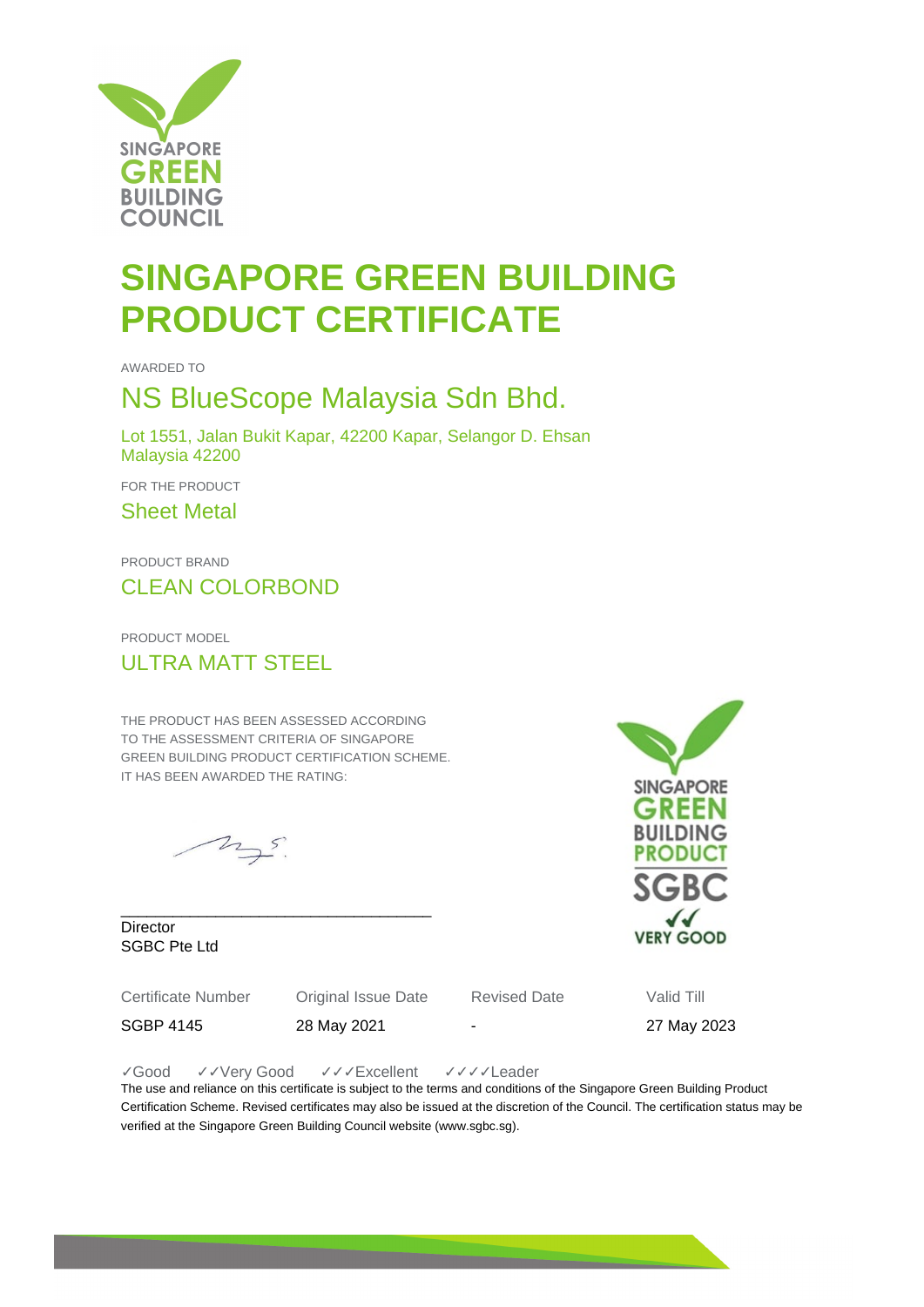

# **SINGAPORE GREEN BUILDING PRODUCT CERTIFICATE**

AWARDED TO

### NS BlueScope Malaysia Sdn Bhd.

Lot 1551, Jalan Bukit Kapar, 42200 Kapar, Selangor D. Ehsan Malaysia 42200

FOR THE PRODUCT

Sheet Metal

PRODUCT BRAND Clean COLORBOND®

PRODUCT MODEL

XRW Steel

THE PRODUCT HAS BEEN ASSESSED ACCORDING TO THE ASSESSMENT CRITERIA OF SINGAPORE GREEN BUILDING PRODUCT CERTIFICATION SCHEME. IT HAS BEEN AWARDED THE RATING:

\_\_\_\_\_\_\_\_\_\_\_\_\_\_\_\_\_\_\_\_\_\_\_\_\_\_\_\_\_\_\_\_\_\_\_\_

 $25.5$ 

**Director** SGBC Pte Ltd

Certificate Number Original Issue Date Revised Date Valid Till

SGBP 4146 28 May 2021 - 27 May 2023

✓Good ✓✓Very Good ✓✓✓Excellent ✓✓✓✓Leader

The use and reliance on this certificate is subject to the terms and conditions of the Singapore Green Building Product Certification Scheme. Revised certificates may also be issued at the discretion of the Council. The certification status may be verified at the Singapore Green Building Council website (www.sgbc.sg).